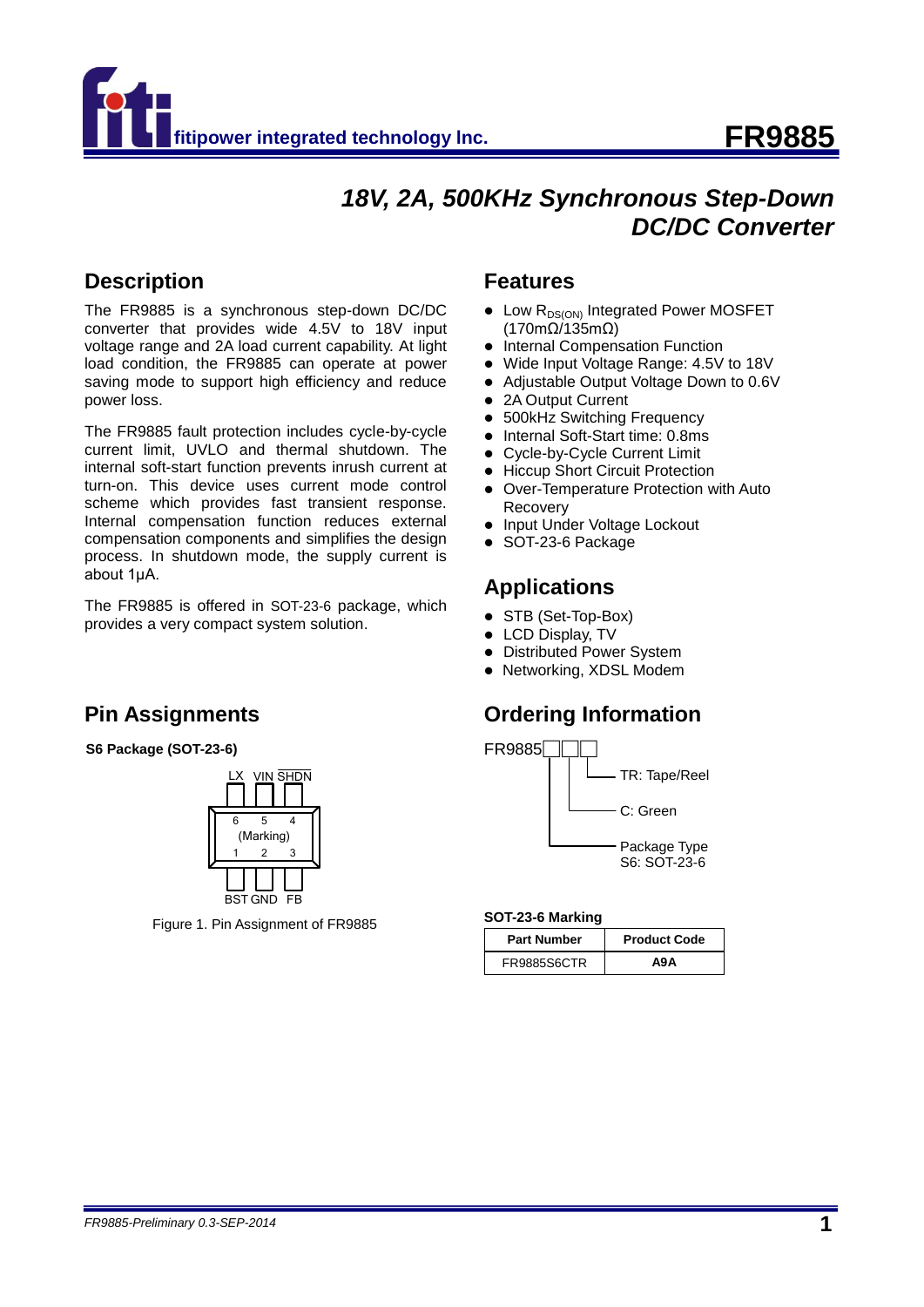

# **Typical Application Circuit**



Figure 2. C<sub>IN</sub> / C<sub>OUT</sub> use Ceramic Capacitors Application Circuit



Figure 3. C<sub>IN</sub> / C<sub>OUT</sub> use Electrolytic Capacitors Application Circuit

 $V_{IN}$ =12V, the recommended BOM list is as below.

| <b>VOUT</b> | C <sub>1</sub> | R <sub>1</sub> | R <sub>2</sub> | C <sub>5</sub>     | C <sub>4</sub> | L <sub>1</sub>     | C <sub>2</sub> |
|-------------|----------------|----------------|----------------|--------------------|----------------|--------------------|----------------|
| 1.2V        | 10µF MLCC      | $4.99k\Omega$  | $4.99k\Omega$  | 10µF MLCC          | 10pF~10nF      | 2.2uH              | 22µF MLCC x2   |
| 1.8V        | 10µF MLCC      | $30.9k\Omega$  | 15.4k $\Omega$ | 10µF MLCC          | $10pF - 10nF$  | 3.3uH              | 22µF MLCC x2   |
| 2.5V        | 10µF MLCC      | $30.9k\Omega$  | 9.76k $\Omega$ | 10µF MLCC          | $10pF - 10nF$  | 4.7uH              | 22µF MLCC x2   |
| 3.3V        | 10µF MLCC      | $30k\Omega$    | 6.65 $k\Omega$ | 10µF MLCC          | $10pF - 10nF$  | $4.7$ uH           | 22µF MLCC x2   |
| 5V          | 10µF MLCC      | $30.9k\Omega$  | $4.22k\Omega$  | 10µF MLCC          | 10pF~10nF      | 6.8 <sub>u</sub> H | 22µF MLCC x2   |
| 1.2V        | $100\mu F$ EC  | $4.99k\Omega$  | $4.99k\Omega$  | $0.1 \mu F$        | --             | 2.2uH              | $100\mu F$ EC  |
| 1.8V        | $100\mu F$ EC  | $30.9k\Omega$  | 15.4k $\Omega$ | 0.1 <sub>µ</sub> F | --             | 3.3uH              | $100\mu F$ EC  |
| 2.5V        | $100\mu F$ EC  | $30.9k\Omega$  | 9.76k $\Omega$ | $0.1 \mu F$        | --             | $4.7$ uH           | $100\mu F$ EC  |
| 3.3V        | 100µF EC       | $30k\Omega$    | 6.65 $k\Omega$ | $0.1 \mu F$        | --             | 4.7uH              | $100\mu F$ EC  |
| 5V          | $100\mu F$ EC  | $30.9k\Omega$  | $4.22k\Omega$  | 0.1 <sub>µ</sub> F |                | 6.8 <sub>u</sub> H | $100\mu F$ EC  |

Table 1. Recommended Component Values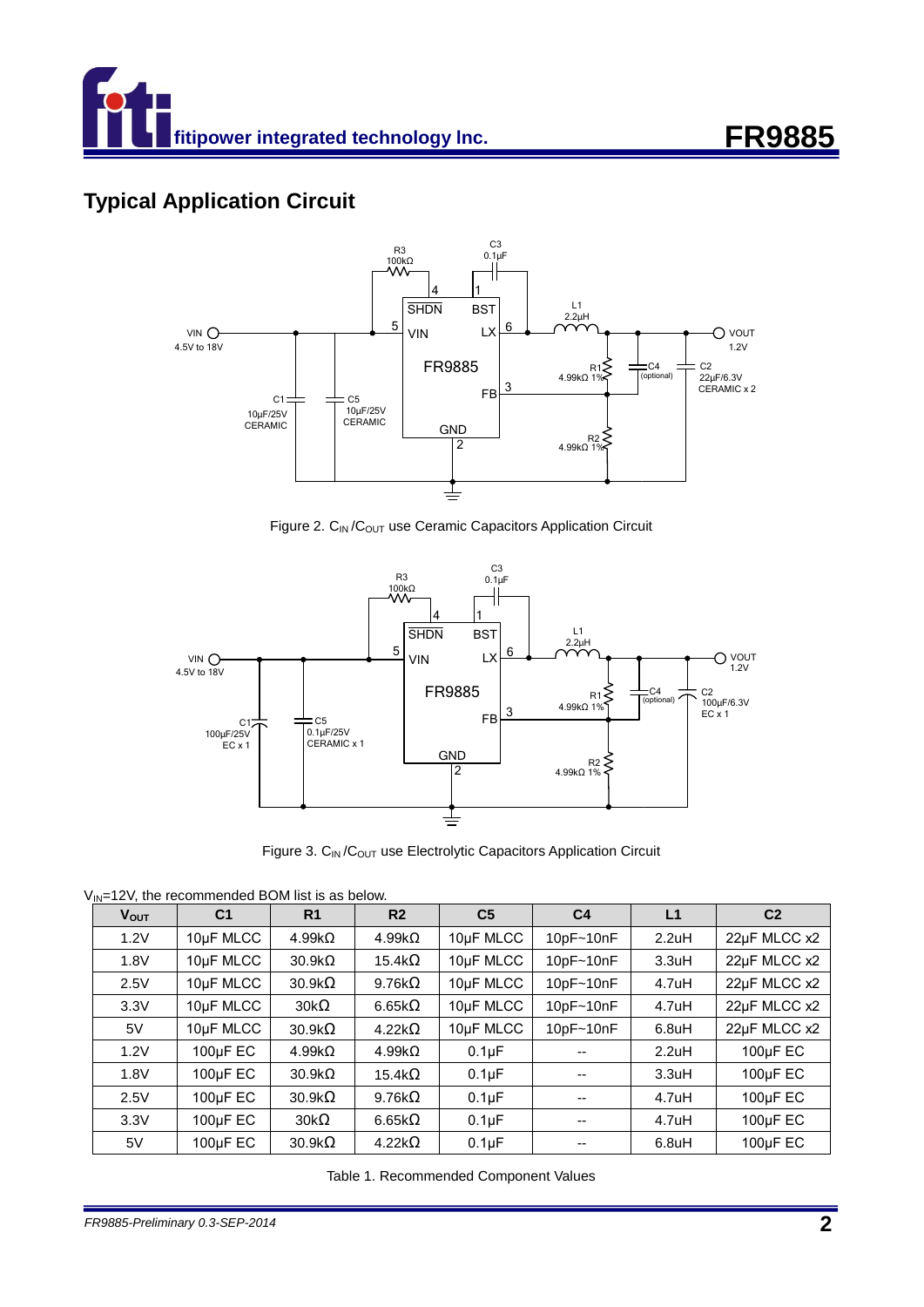



# **Functional Pin Description**

| <b>Pin Name</b> | Pin No. | <b>Pin Function</b>                                                                                                                                                                     |
|-----------------|---------|-----------------------------------------------------------------------------------------------------------------------------------------------------------------------------------------|
| <b>BST</b>      |         | High side gate drive boost pin. A capacitance between 10nF to 100nF must be connected from this pin<br>to LX. It can boost the gate drive to fully turn on the internal high side NMOS. |
| <b>GND</b>      | 2       | Ground pin.                                                                                                                                                                             |
| FB.             | 3       | Voltage feedback input pin. Connect FB and VOUT with a resistive voltage divider. This IC senses<br>feedback voltage via FB and regulates it at 0.6V.                                   |
| <b>SHDN</b>     | 4       | Enable input pin. This pin is a digital control input that turns the converter on or off. Connect to VIN with<br>a 100K $\Omega$ resistor for self-startup.                             |
| <b>VIN</b>      | 5       | Power supply input pin. Placed input capacitors as close as possible from VIN to GND to avoid noise<br>influence.                                                                       |
| LX              | 6       | Power switching node. Connect an external inductor to this switching node.                                                                                                              |

### **Block Diagram**



Figure 4. Block Diagram of FR9885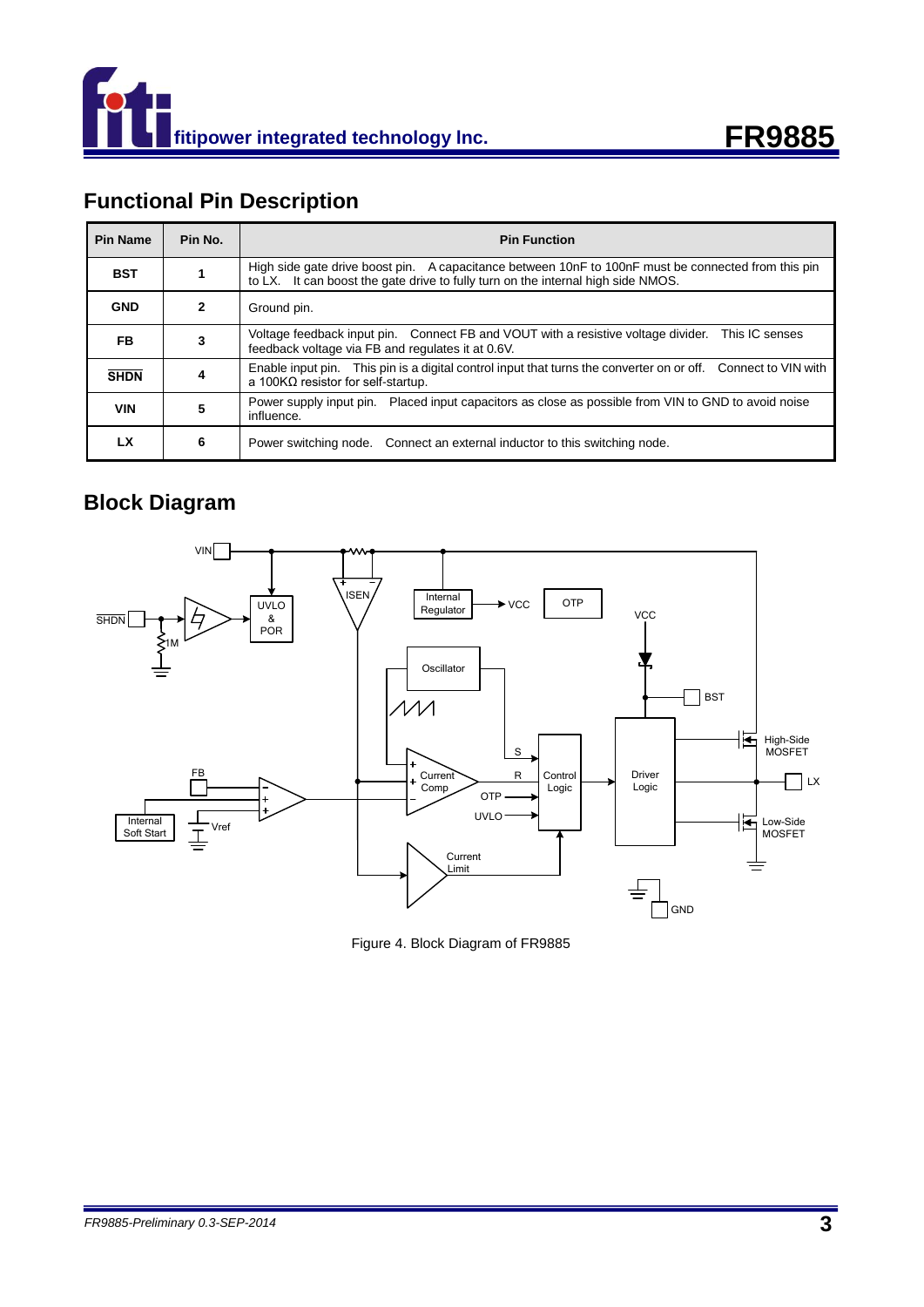



# **Absolute Maximum Ratings (Note 1)**

| • Package Thermal Resistance $(\theta_{JA})$                                                                   |  |
|----------------------------------------------------------------------------------------------------------------|--|
|                                                                                                                |  |
| • Package Thermal Resistance ( $\theta_{\text{JC}}$ )                                                          |  |
|                                                                                                                |  |
| Note 1: Stresses beyond this listed under "Absolute Maximum Ratings" may cause permanent damage to the device. |  |

# **Recommended Operating Conditions**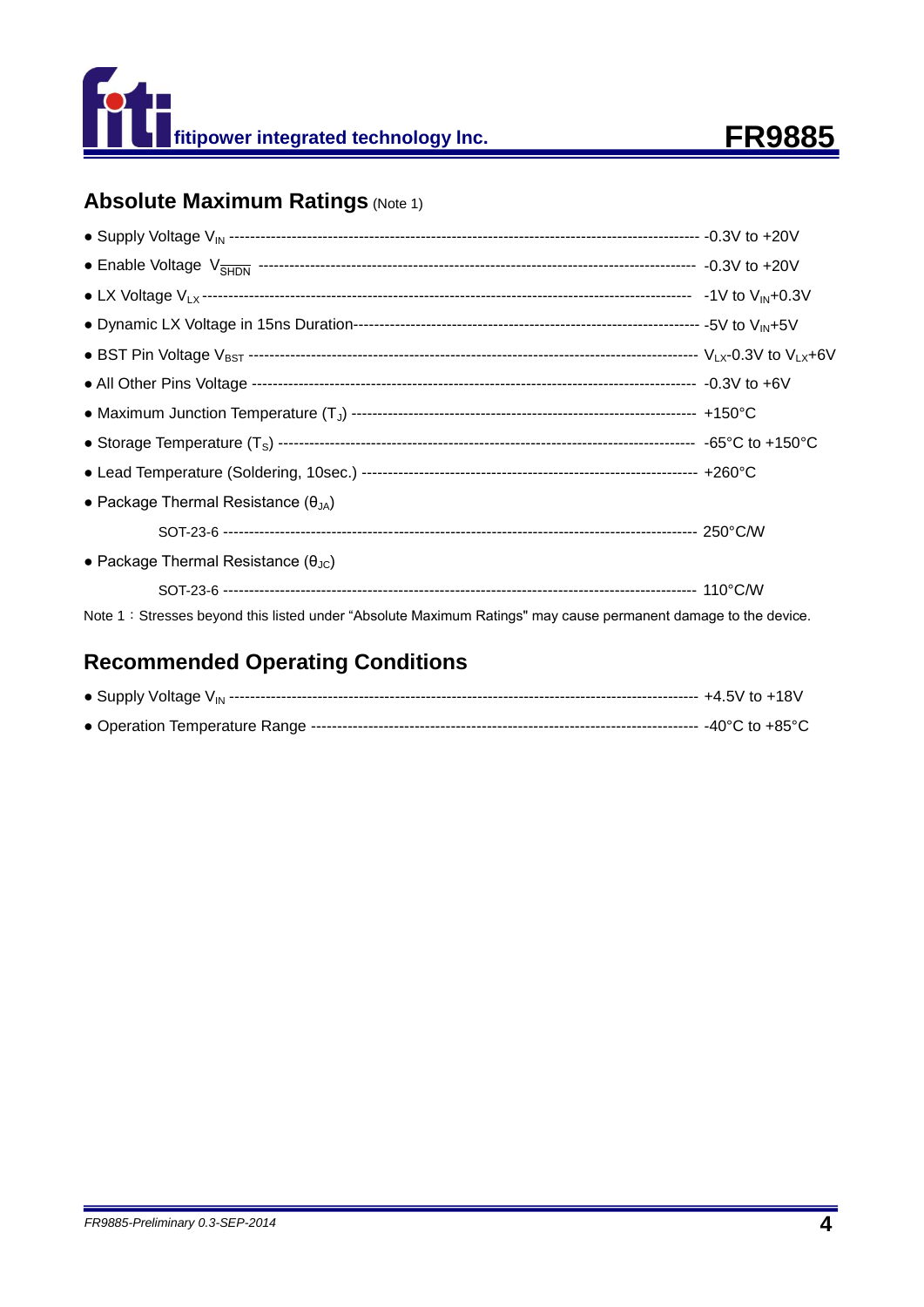



# **Electrical Characteristics**

( $V_{IN}$ =12V, T<sub>A</sub>=25°C, unless otherwise specified.)

| <b>Parameter</b>                                         | <b>Symbol</b>                   | <b>Conditions</b>                                       | Min   | <b>Typ</b>     | <b>Max</b> | <b>Unit</b>   |
|----------------------------------------------------------|---------------------------------|---------------------------------------------------------|-------|----------------|------------|---------------|
| V <sub>IN</sub> Input Supply Voltage                     | $V_{IN}$                        |                                                         | 4.5   |                | 18         | $\vee$        |
| V <sub>IN</sub> Quiescent Current                        | $I_{DDQ}$                       | $V_{\overline{\text{SHDN}}}$ =2V, V <sub>FB</sub> =1.0V |       | $\overline{2}$ |            | mA            |
| V <sub>IN</sub> Shutdown Supply Current                  | <b>I</b> sp                     | $V_{\overline{\text{SHDN}}} = 0V$                       |       | 1              | 10         | μA            |
| Feedback Voltage                                         | $V_{FR}$                        | $4.5V \leq V_{IN} \leq 18V$                             | 0.585 | 0.6            | 0.615      | $\vee$        |
| High-Side MOSFET R <sub>DS(ON)</sub><br>(Note2)          | $R_{DS(ON)}$                    |                                                         |       | 170            |            | $m\Omega$     |
| Low-Side MOSFET R <sub>DS(ON)</sub><br>(Note2)           | $R_{DS(ON)}$                    |                                                         |       | 135            |            | $m\Omega$     |
| High-Side MOSFET Leakage Current                         | $I_{LX(leak)}$                  | $V_{\overline{\text{SHDN}}} = 0V, V_{\text{LX}} = 0V$   |       |                | 10         | μA            |
| High-Side MOSFET Current Limit<br>(Note2)                | I <sub>LIMIT(HS)</sub>          | Minimum Duty                                            |       | 3.2            |            | A             |
| <b>Oscillation Frequency</b>                             | Fosc                            |                                                         | 400   | 500            | 600        | kHz           |
| <b>Short Circuit Oscillation Frequency</b>               | FOSC(short)                     | $VFB=0V$                                                |       | 150            |            | kHz           |
| Maximum Duty Cycle                                       | $D_{MAX}$                       | $VFB=0.4V$                                              |       | 90             |            | $\frac{0}{0}$ |
| Minimum On Time<br>(Note2)                               | T <sub>MIN</sub>                |                                                         |       | 100            |            | ns            |
| Input Supply Voltage UVLO Threshold                      | VUVLO(Vth)                      | $V_{IN}$ Rising                                         |       | 4.3            |            | $\vee$        |
| Input Supply Voltage UVLO Threshold<br><b>Hysteresis</b> | VUVLO(HYS)                      |                                                         |       | 400            |            | mV            |
| Internal Soft-Start Period                               | Tss                             |                                                         |       | 0.8            |            | ms            |
| <b>SHDN Input Low Voltage</b>                            | $V_{\overline{\text{SHDN}}(L)}$ |                                                         |       |                | 0.4        | $\vee$        |
| SHDN Input High Voltage                                  | $V_{\overline{\text{SHDN}}(H)}$ |                                                         | 2     |                |            | $\vee$        |
| <b>SHDN Input Current</b>                                | $I_{\overline{\text{SHDN}}}$    | $V_{\overline{\text{SHDN}}}$ =2V                        |       | $\mathcal{P}$  |            | μA            |
| Thermal Shutdown Threshold<br>(Note2)                    | $T_{SD}$                        |                                                         |       | 160            |            | °C            |

Note 2: Not production tested.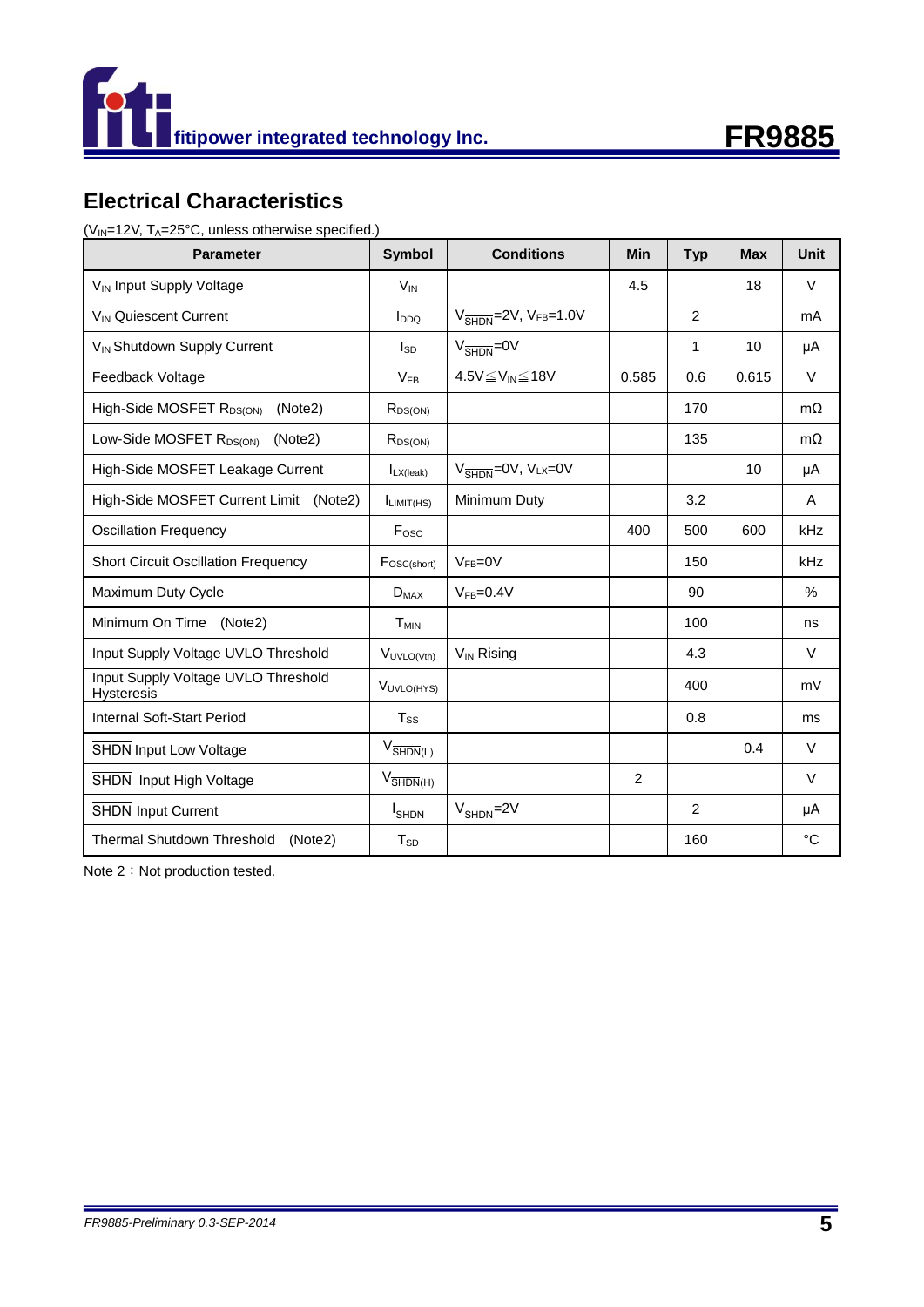



## **Typical Performance Curves**

 $V_{\text{IN}}$ =12V,  $V_{\text{OUT}}$ =3.3V, C1=10µFx2, C2=22µFx2, L1=4.7uH, T<sub>A</sub>=+25°C, unless otherwise noted.





**IOUT**=0A



**2ms/div.**







**IOUT=2A**



Figure 7. Power On through SHDN Waveform Figure 8. Power On through SHDN Waveform



*FR9885-Preliminary 0.3-SEP-2014* **6**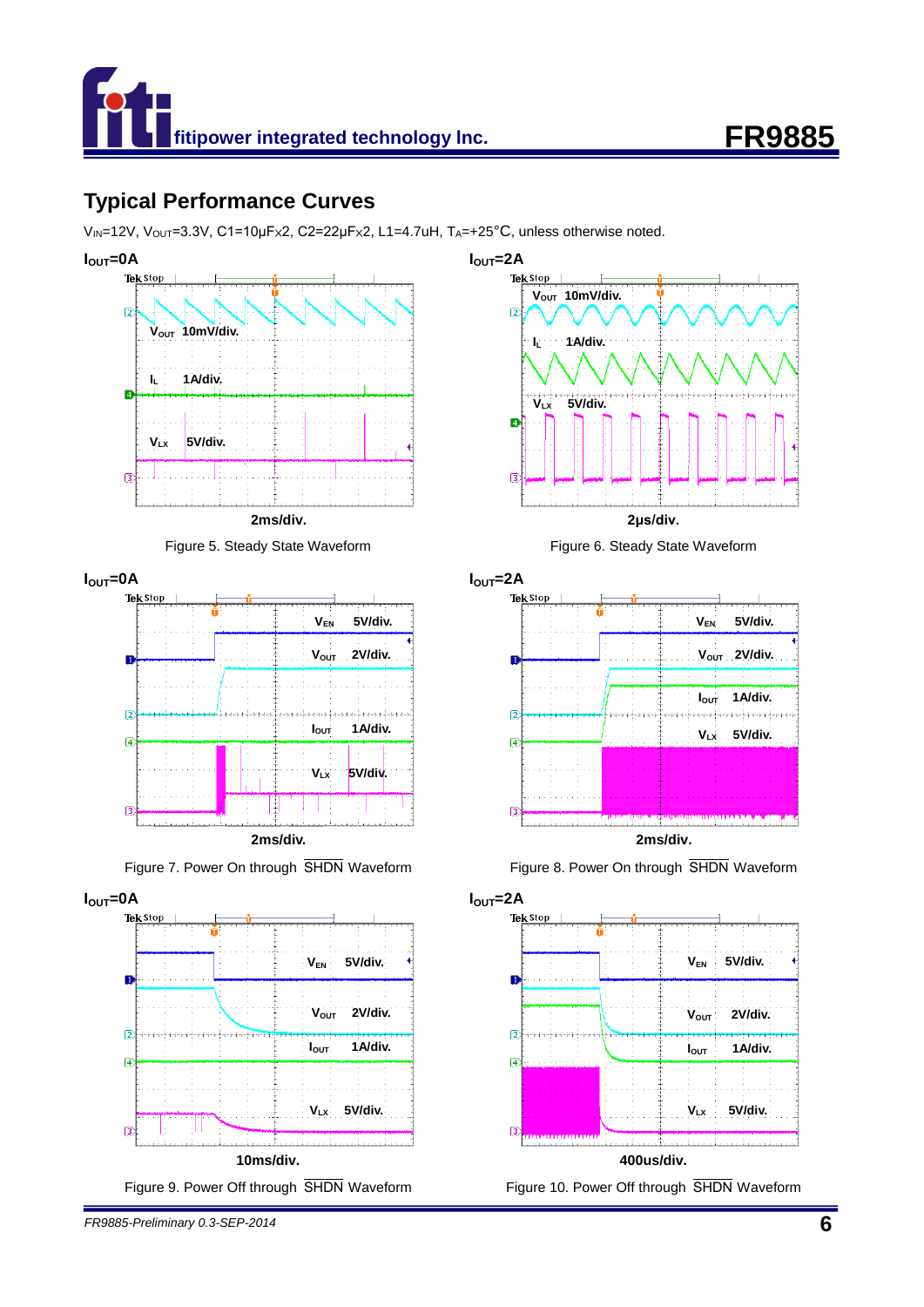



# **Typical Performance Curves (Continued)**

 $V_{\text{IN}}$ =12V,  $V_{\text{OUT}}$ =3.3V, C1=10µFx2, C2=22µFx2, L1=4.7uH, T<sub>A</sub>=+25°C, unless otherwise noted.







**100ms/div.**









Figure 13. Power Off through VIN Waveform Figure 14. Power Off through VIN Waveform





*FR9885-Preliminary 0.3-SEP-2014* **7**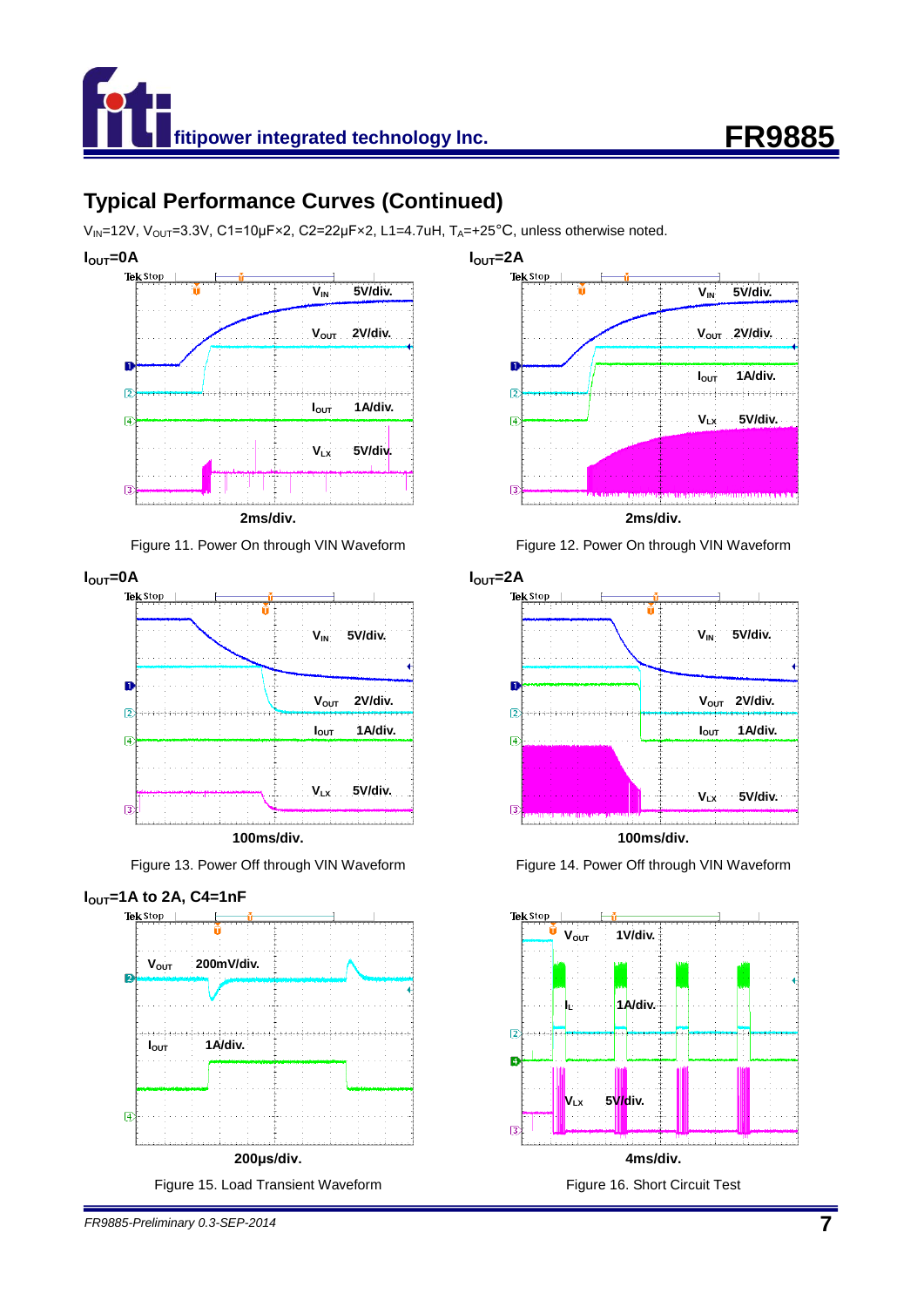

# **Typical Performance Curves (Continued)**











Figure 21. Switching Frequency vs. Temperature

#### $V_{\text{OUT}} = 1.2V$   $V_{\text{OUT}} = 3.3V$



Figure 17. Efficiency vs. Load Current Figure 18. Efficiency vs. Load Current

**VOUT=5V IOUT=700mA**



Figure 19. Efficiency vs. Load Current Figure 20. Feedback Voltage vs. Temperature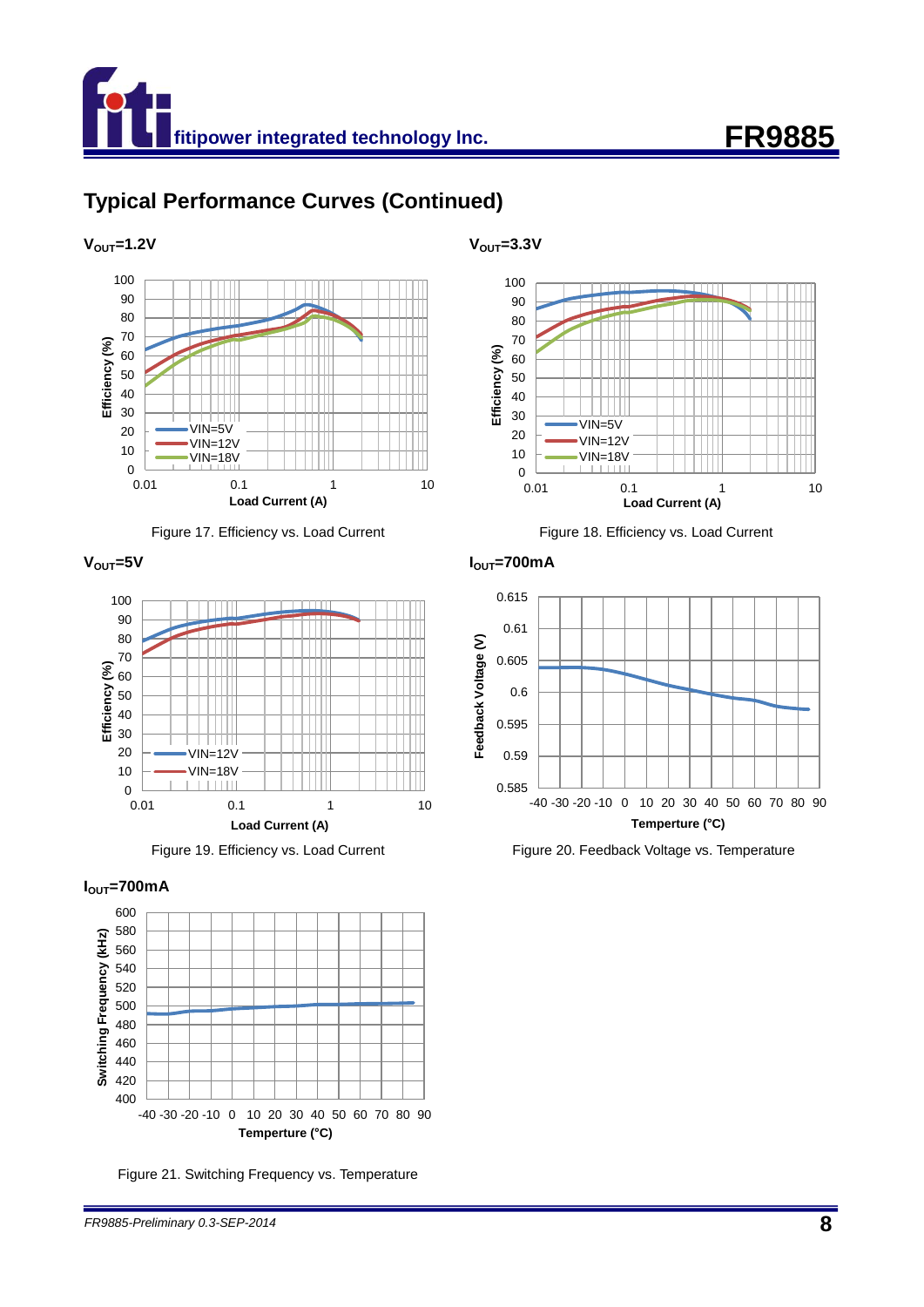

### **Function Description**

The FR9885 is a high efficiency, internal compensation, and constant frequency current mode step-down synchronous DC/DC converter. It has integrated high-side (170m $\Omega$ , typ) and low-side (135mΩ, typ) power switches, and provides 2A load current. It regulates input voltage from 4.5V to 18V, and down to an output voltage as low as 0.6V.

#### **Control Loop**

Under normal operation, the output voltage is sensed by FB pin through a resistive voltage divider and amplified through the error amplifier. The voltage of error amplifier output is compared to the switch current to control the RS latch. At the beginning of each clock cycle, the high-side NMOS turns on when the oscillator sets the RS latch, and turns off when current comparator resets the RS latch. Then the low-side NMOS turns on until the clock period ends.

#### **Internal Compensation Function**

The stability of the feedback circuit is controlled through internal compensation circuits. This internal compensation function is optimized for most applications and this function can reduce external R, C components.

#### **Enable**

The FR9885 SHDN pin provides digital control to turn on/turn off the regulator. When the voltage of SHDN exceeds the threshold voltage, the regulator starts the soft start function. If the  $\overline{\text{SHDN}}$  pin voltage is below than the shutdown threshold voltage, the regulator will turn into the shutdown mode and the shutdown current will be smaller than 1µA. For auto start-up operation, connect SHDN to VIN through a 100KΩ resistor.

#### **Soft Start**

The FR9885 employs internal soft start function to reduce input inrush current during start up. The typical value of internal soft start time is 0.8ms.

#### **Input Under Voltage Lockout**

When the FR9885 is power on, the internal circuits are held inactive until  $V_{IN}$  voltage exceeds the input UVLO threshold voltage. And the regulator will be disabled when  $V_{IN}$  is below the input UVLO threshold voltage. The hysteretic of the UVLO comparator is 400mV (typ).

#### **Over Current Protection**

The FR9885 over current protection function is implemented using cycle-by-cycle current limit architecture. The inductor current is monitored by measuring the high-side MOSFET series sense resistor voltage. When the load current increases, the inductor current also increases. When the peak inductor current reaches the current limit threshold, the output voltage starts to drop. When the over current condition is removed, the output voltage returns to the regulated value.

#### **Short Circuit Protection**

The FR9885 provides short circuit protection function to prevent the device damage from short condition. When the short condition occurs and the feedback voltage drops lower than 0.4V, the oscillator frequency will be reduced to 150kHz and hiccup mode will be triggered to prevent the inductor current increasing beyond the current limit. Once the short condition is removed, the frequency will return to normal.

#### **Over Temperature Protection**

The FR9885 incorporates an over temperature protection circuit to protect itself from overheating. When the junction temperature exceeds the thermal shutdown threshold temperature, the regulator will be shutdown. And the hysteretic of the over temperature protection is 40°C (typ).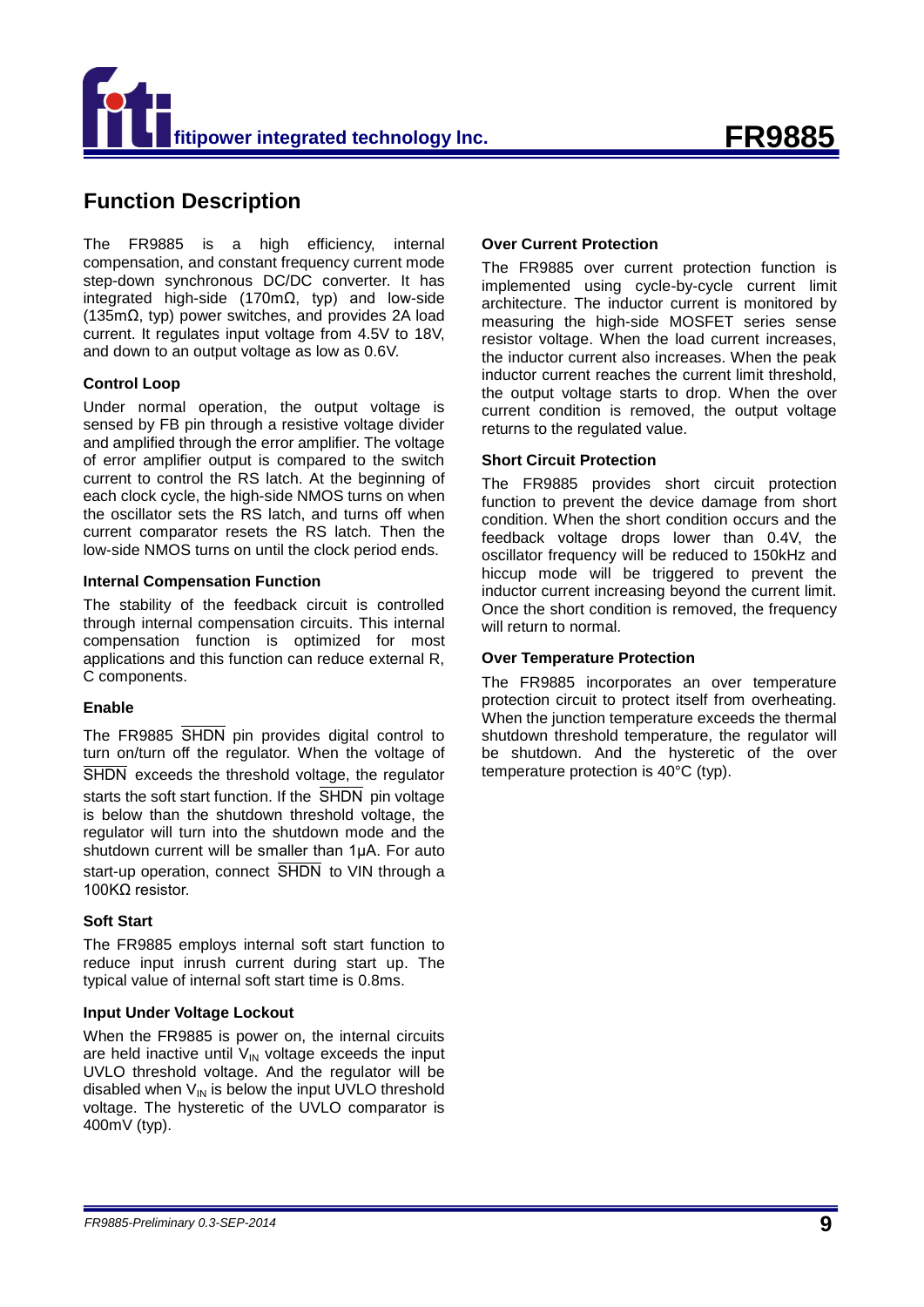

### **Application Information**

#### **Output Voltage Setting**

The output voltage  $V_{\text{OUT}}$  is set using a resistive divider from the output to FB. The FB pin regulated voltage is 0.6V. Thus the output voltage is:

$$
V_{OUT} = 0.6 V \times \left(1 + \frac{R1}{R2}\right)
$$

Table 2 lists recommended values of R1 and R2 for most used output voltage.

| Table 2 Recommended Resistance Values |  |
|---------------------------------------|--|
|                                       |  |

| $\mathsf{V}_{\mathsf{OUT}}$ | R <sub>1</sub> | R <sub>2</sub> |
|-----------------------------|----------------|----------------|
| 5V                          | $30.9k\Omega$  | $4.22k\Omega$  |
| 3.3V                        | $30k\Omega$    | $6.65k\Omega$  |
| 2.5V                        | $30.9k\Omega$  | $9.76k\Omega$  |
| 1.8V                        | $30.9k\Omega$  | $15.4k\Omega$  |
| 1.2V                        | $4.99k\Omega$  | $4.99k\Omega$  |

Place resistors R1 and R2 close to FB pin to prevent stray pickup.

#### **Input Capacitor Selection**

The use of the input capacitor is filtering the input voltage ripple and the MOSFETS switching spike voltage. Because the input current to the step-down converter is discontinuous, the input capacitor is required to supply the current to the converter to keep the DC input voltage. The capacitor voltage rating should be 1.25 to 1.5 times greater than the maximum input voltage. The input capacitor ripple current RMS value is calculated as:

$$
I_{\text{CIN(RMS)}} = I_{\text{OUT}} \times \sqrt{\text{D} \times (1-\text{D})}
$$

$$
\text{D} = \frac{V_{\text{OUT}}}{V_{\text{IN}}}
$$

Where D is the duty cycle of the power MOSFET.

This function reaches the maximum value at D=0.5 and the equivalent RMS current is equal to  $I_{\text{OUT}}/2$ . The following diagram is the graphical representation of above equation.



A low ESR capacitor is required to keep the noise minimum. Ceramic capacitors are better, but tantalum or low ESR electrolytic capacitors may also suffice. When using tantalum or electrolytic capacitors, a 0.1μF ceramic capacitor should be placed as close to the IC as possible.

#### **Output Capacitor Selection**

The output capacitor is used to keep the DC output voltage and supply the load transient current. When operating in constant current mode, the output ripple is determined by four components:

$$
V_{\text{RIPPLE}}(t) = V_{\text{RIPPLE}(C)}(t) + V_{\text{RIPPLE}(ESR)}(t) + V_{\text{RIPPLE}(ESL)}(t) + V_{\text{NOISE}}(t)
$$

The following figures show the form of the ripple contributions.

 $V_{RIPPI F(FSR)}(t)$ 

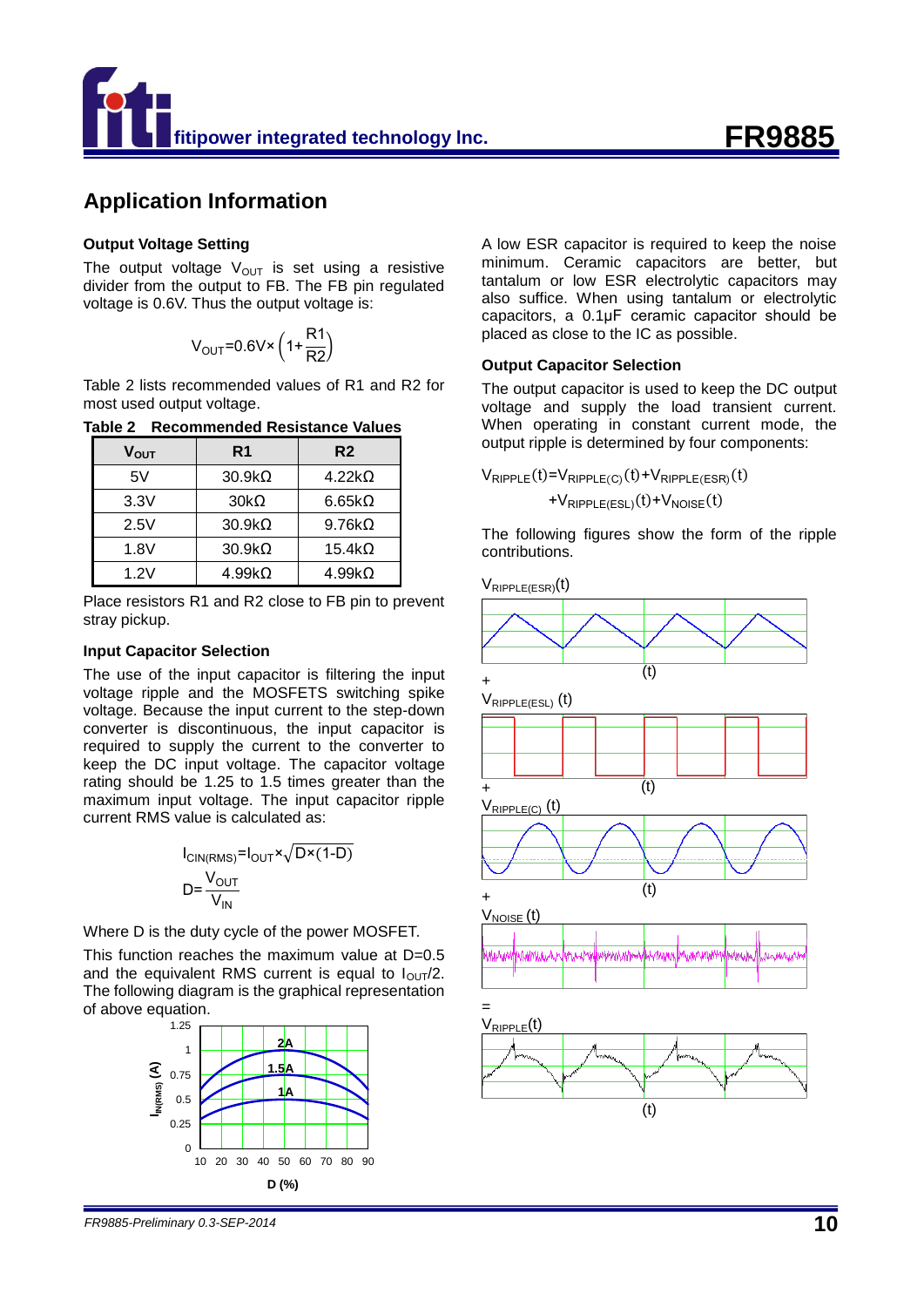### **Application Information (Continued)**

$$
V_{RIPPLE(ESR)} = \frac{V_{OUT}}{F_{OSC} \times L} \times \left(1 - \frac{V_{OUT}}{V_{IN}}\right) \times ESR
$$
  

$$
V_{RIPPLE(ESL)} = \frac{ESL}{L+ESL} \times V_{IN}
$$
  

$$
V_{RIPPLE(C)} = \frac{V_{OUT}}{8 \times F_{OSC} \times L \times C_{OUT}} \times \left(1 - \frac{V_{OUT}}{V_{IN}}\right)
$$

Where  $F_{\text{osc}}$  is the switching frequency, L is the inductance value,  $V_{IN}$  is the input voltage, ESR is the equivalent series resistance value of the output capacitor, ESL is the equivalent series inductance value of the output capacitor and the  $C<sub>OUT</sub>$  is the output capacitor.

Low ESR capacitors are preferred to use. Ceramic, tantalum or low ESR electrolytic capacitors can be used depending on the output ripple requirement. When using the ceramic capacitors, the ESL component is usually negligible.

It is important to use the proper method to eliminate high frequency noise when measuring the output ripple. The figure shows how to locate the probe across the capacitor when measuring output ripple. Removing the scope probe plastic jacket in order to expose the ground at the tip of the probe. It gives a very short connection from the probe ground to the capacitor and eliminating noise.



Ceramic Capacitor

#### **Inductor Selection**

The output inductor is used for storing energy and filtering output ripple current. But the trade-off condition often happens between maximum energy storage and the physical size of the inductor. The first consideration for selecting the output inductor is to make sure that the inductance is large enough to keep the converter in the continuous current mode.

That will lower ripple current and result in lower output ripple voltage. The Δl<sub>l</sub> is inductor peak-to-peak ripple current:

$$
\Delta I_L = \frac{V_{OUT}}{F_{OSC} \times L} \times \left(1 - \frac{V_{OUT}}{V_{IN}}\right)
$$

The following diagram is an example to graphical represent  $\Delta I_L$  equation.



A good compromise value between size and efficiency is to set the peak-to-peak inductor ripple current  $\Delta I_1$  equal to 30% of the maximum load current. But setting the peak-to-peak inductor ripple current  $\Delta l_L$  between 20%~50% of the maximum load current is also acceptable. Then the inductance can be calculated with the following equation:

$$
\Delta I_{L} = 0.3 \times I_{OUT(MAX)}
$$

$$
L = \frac{(V_{IN} - V_{OUT}) \times V_{OUT}}{V_{IN} \times F_{OSC} \times \Delta I_{L}}
$$

To guarantee sufficient output current, peak inductor current must be lower than the FR9885 high-side MOSFET current limit. The peak inductor current is as below:

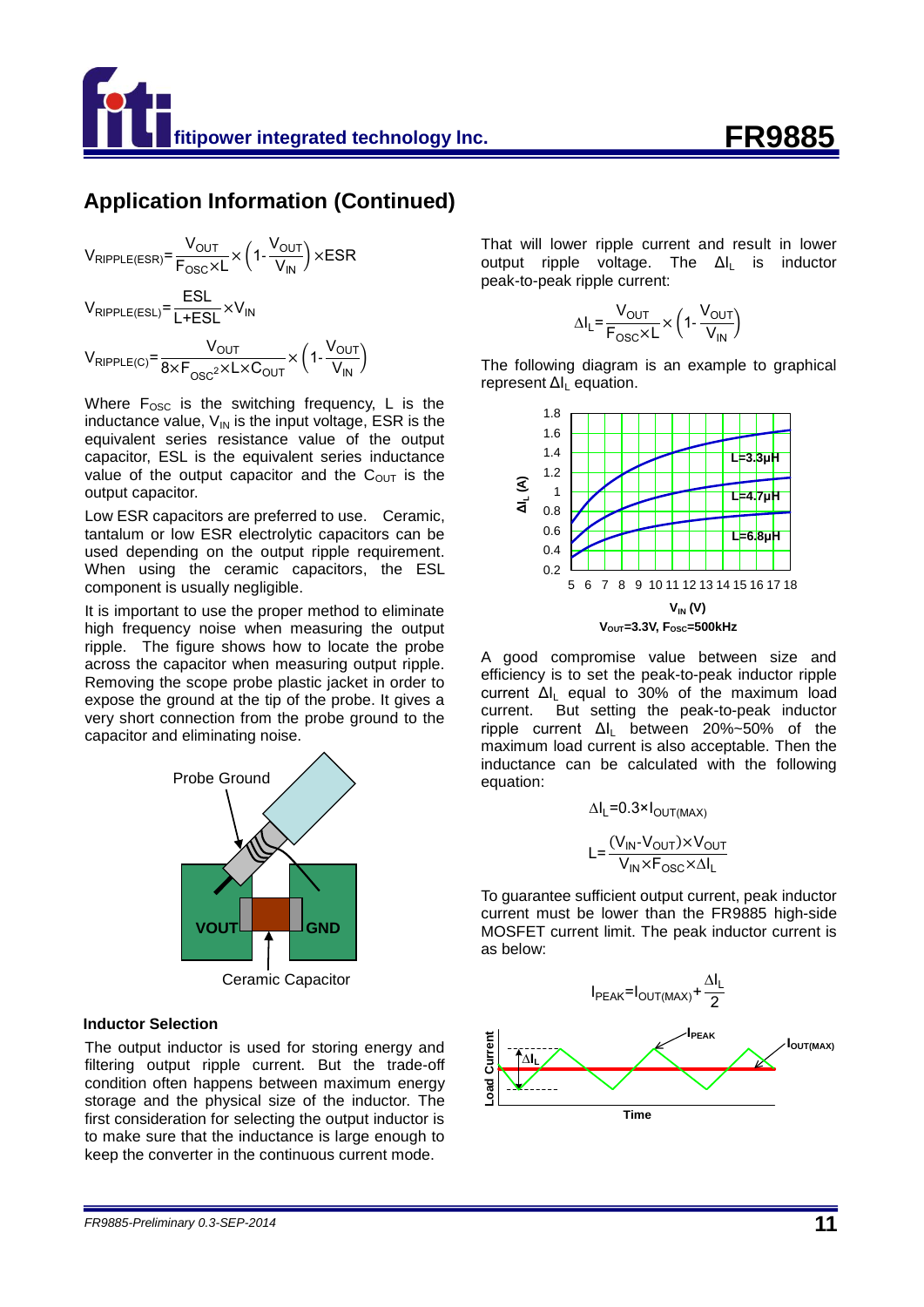

### **Application Information (Continued)**

#### **Feedforward Capacitor Selection**

Internal compensation function allows users saving time in design and saving cost by reducing the number of external components. The use of a feedforward capacitor C4 in the feedback network is recommended to improve the transient response or higher phase margin.



For optimizing the feedforward capacitor, knowing the cross frequency is the first thing. The cross frequency (or the converter bandwidth) can be determined by using a network analyzer. When getting the cross frequency with no feedforward capacitor identified, the value of feedforward capacitor C4 can be calculated with the following equation:

$$
C4 = \frac{1}{2\pi \times F_{\text{CROS}}} \times \sqrt{\frac{1}{R1} \times \left(\frac{1}{R1} + \frac{1}{R2}\right)}
$$

Where  $F_{CROSS}$  is the cross frequency.

To reduce transient ripple, the feedforward capacitor value can be increased to push the cross frequency to higher region. Although this can improve transient response, it also decrease phase margin and cause more ringing. In the other hand, if more phase margin is desired, the feedforward capacitor value can be decreased to push the cross frequency to lower region. In general, the feedforward capacitor range is between 10pF to 10nF.

#### **External Diode Selection**

For 5V input applications, it is recommended to add an external boost diode. This helps improving the efficiency. The boost diode can be a low cost one such as 1N4148.



#### **PCB Layout Recommendation**

The device's performance and stability is dramatically affected by PCB layout. It is recommended to follow these general guidelines shown as below:

- 1. Place the input capacitors and output capacitors as close to the device as possible. Trace to these capacitors should be as short and wide as possible to minimize parasitic inductance and resistance.
- 2. Place feedback resistors close to the FB pin.
- 3. Keep the sensitive signal (FB) away from the switching signal (LX).
- 4. Multi-layer PCB design is recommended.



Figure 22. Recommended PCB Layout Diagram